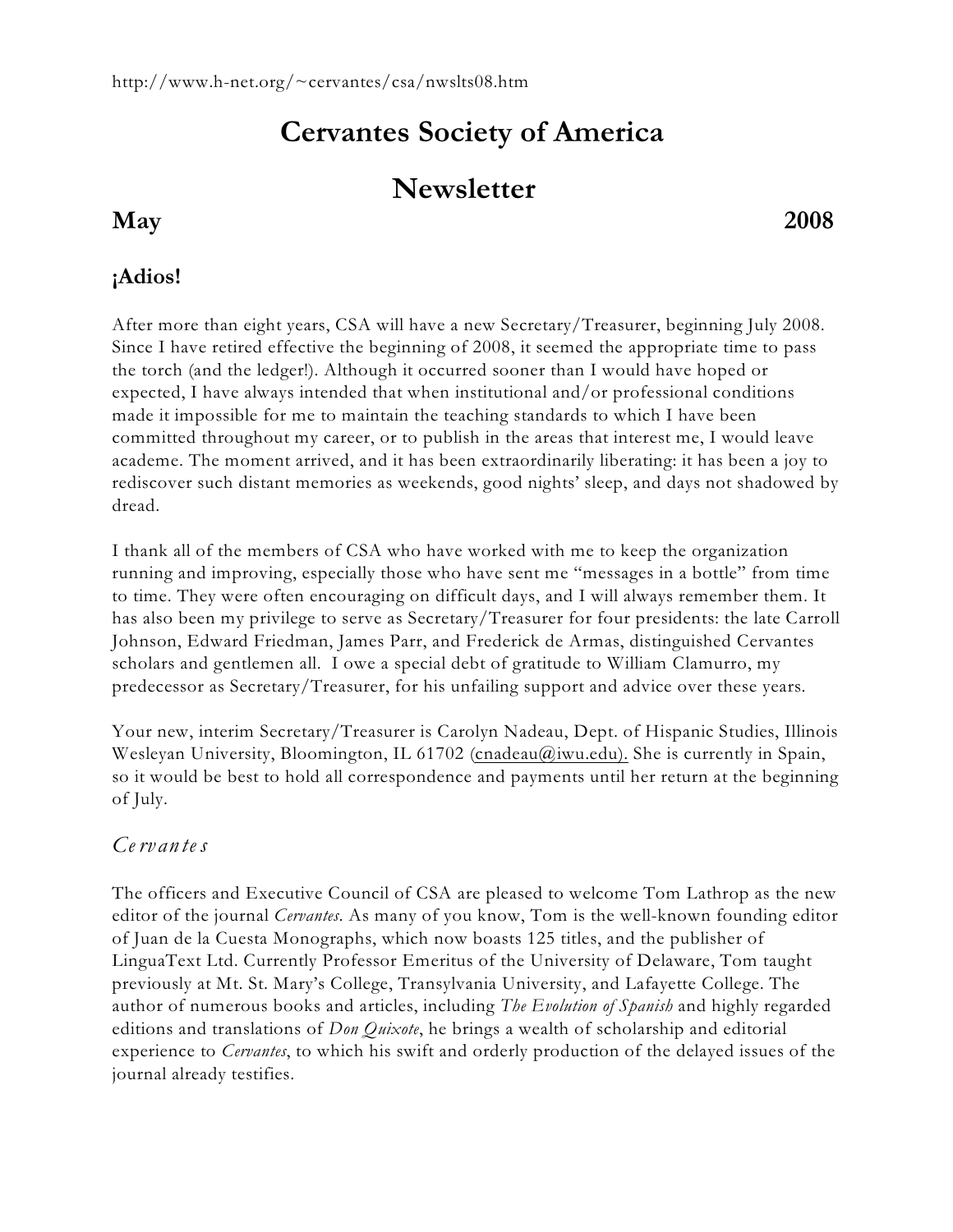[Note: all of the delayed issues (V. 26, 1&2; V. 27, 1&2) have been mailed. If anyone has not received them, please contact Tom at [lathrop@udel.edu.](mailto:lathrop@udel.edu.)]

#### **CSA at the MLA**

CSA Vice President Howard Mancing has announced the program for the Annual Meeting and session at the 2008 MLA in San Francisco. The Business Session, chaired by President Frederick de Armas, will feature a keynote address by Thomas Pavel, University of Chicago, entitled "Parody and the Search for Norms: The place of *Don Quixote* in the History of the Novel." Vice President Mancing will chair the regular session on the topic "Cognitive Approaches to Cervantes," which will feature the following papers: Barbara Simerka (Queens College) and Christopher Weimer (Oklahoma State University), "Cognition, Immersion and Narrative Technology in *Don Quijote*"; Theresa McBreen, (Middle Tennessee State University), "Negotiated Character Development and Reading Experience in Don Quijote's Third Sally"; and Catherine Connor (University of Vermont), "Cervantes' Mind: Cognitive Models and Literary Criticism."

#### **Cervantes on the Conference Circuit**

The Fifth Annual UCLA Spanish and Portuguese Graduate Student Conference was held on May 2. The keynote address, "Exilio y retorno: Las apologías de la expulsión de los moriscos y la palabra peregrina de Ricote," was delivered CSA Executive Council member Steve Hutchinson (University of Wisconsin-Madison).

The Second Annual Florida Cervantes Symposium was held at the Casa Iberia at Rollins College. CSA members Anne J. Cruz (University of Miami) and Ricardo Castells (Florida International University) participated in the Symposium.

#### **Other**

CSA's long-time faithful correspondent Karl-Ludwig Selig assures us that, in spite of a recent stroke, he continues to read about and ponder things Cervantine.

#### **Reminder**

Now that the journal has caught up, all members who have not paid dues through 2006 will be removed from the rolls before I pass the materials to Carolyn at the beginning of July. Please check the paid up date on your mailing labels to verify your dues status.

*T h e re s a An n Se a rs*